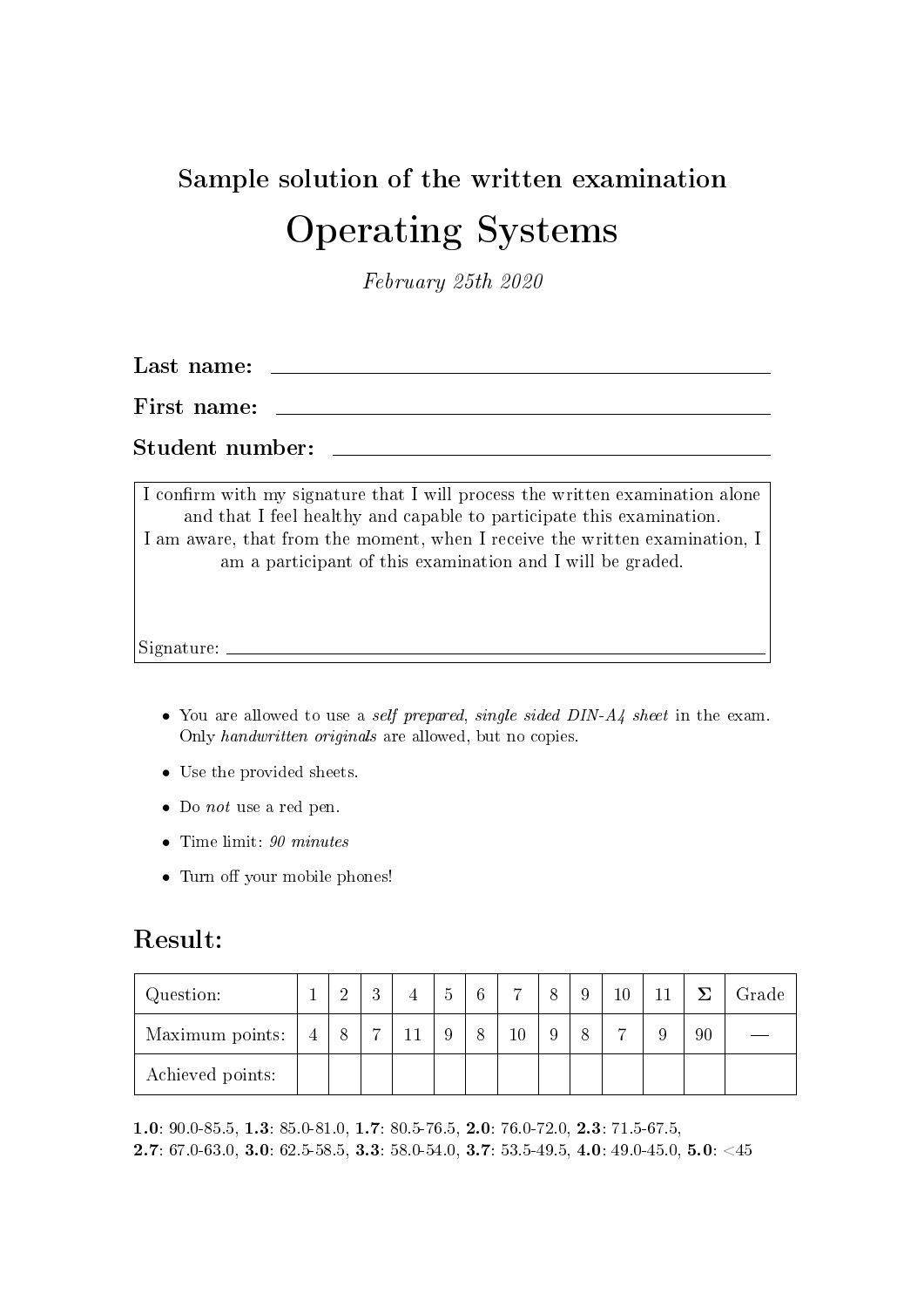# **Question 1)** Points: . . . . . . . . . . . . . . . . . . . . . .

Maximum points: 0.5+0.5+0.5+0.5+0.5+0.5+1=4

a) Explain what scheduling is.

Automatic creation of an execution plan (schedule), which is used to allocate time limited resources to users or their processes.

b) Explain what swapping is.

Process of storing and removing data to/from main memory from/into background memory (HDDs/SSDs).

- c) Explain how memory protection works. The memory is split and running programs are separated from each other.
- d) Explain why memory protection is useful.

This way, a bug or crash of a single program does not affect the stability of other programs and the total system.

- e) Name the scheduling concept that modern operating systems implement. Multilevel feedback scheduling.
- f) Operate modern operating systems in singletasking oder multitasking mode? Multitasking.
- g) Explain the difference between preemptive and non-preemptive scheduling.

When using non-preemptive scheduling, a process, which gets the CPU assigned by the scheduler, remains control over the CPU until its execution is finished or it gives the control back on a voluntary basis.

When using preemptive scheduling, the CPU may be removed from a process before its execution is completed.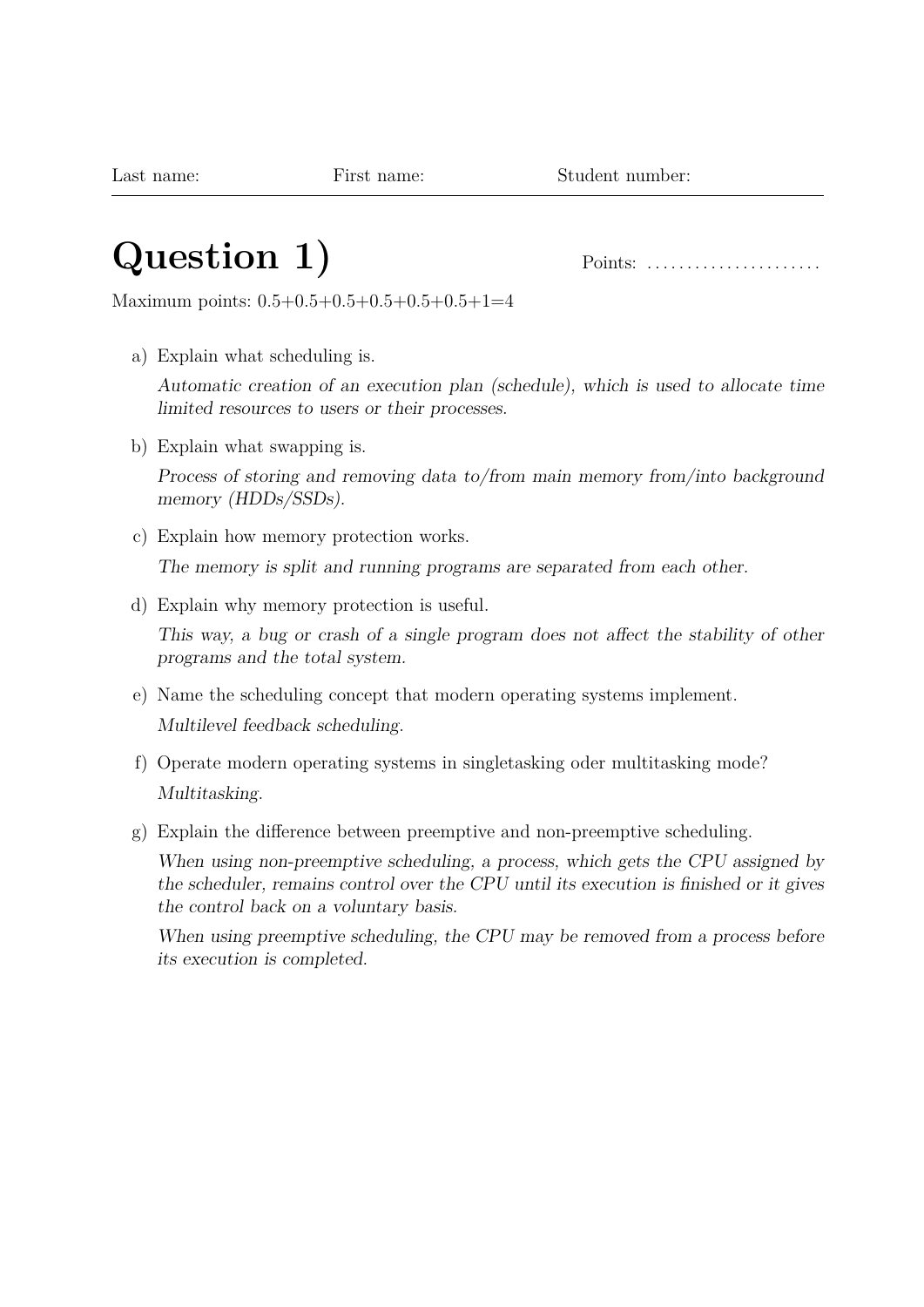### **Question 2)** Points: . . . . . . . . . . . . . . . . . . . . . .

Maximum points:  $1+1+1+1+2+2=8$ 

a) Explain the difference between 8-bit, 16-bit, 32-bit and 64-bit operating systems. The bit number indicates the memory address length, with which the operating system works internally.

b) Name the two essential criteria of real-time operating systems.

Response time (short latency) and deadlines must be met.

c) Name the two types of real-time operating systems.

Hard real-time operating systems and soft real-time operating systems.

- d) Name and explain two advantages of hybrid kernels.
	- Better performance as with microkernels (because fewer context switching)
	- The stability is (theoretically) better as with monolithic kernels
- e) Your colleague recommends you to relocate frequently used server daemons, such as web server, email server, SSH server and FTP server, from the user mode to the kernel mode. What is your opinion about this idea? Give reasons for your answer. Explain at least one benefit and one drawback on this idea.

One advantage would be that the operating system and the server daemons overall perform better, because in the scenario described, fewer context switches between user mode and kernel mode are required.

More serious, however, is the resulting drawback. There is a security risk. Complex software such as server daemons should not run in kernel mode. Bugs in the server daemons may cause system crashes or allow attackers to gain complete control of the system.

f) Explain why the Linux kernel does not belong to the microkernel category.

The Linux kernel modules run in kernel mode and not in user mode. Therefore, the Linux kernel is a monolithic kernel.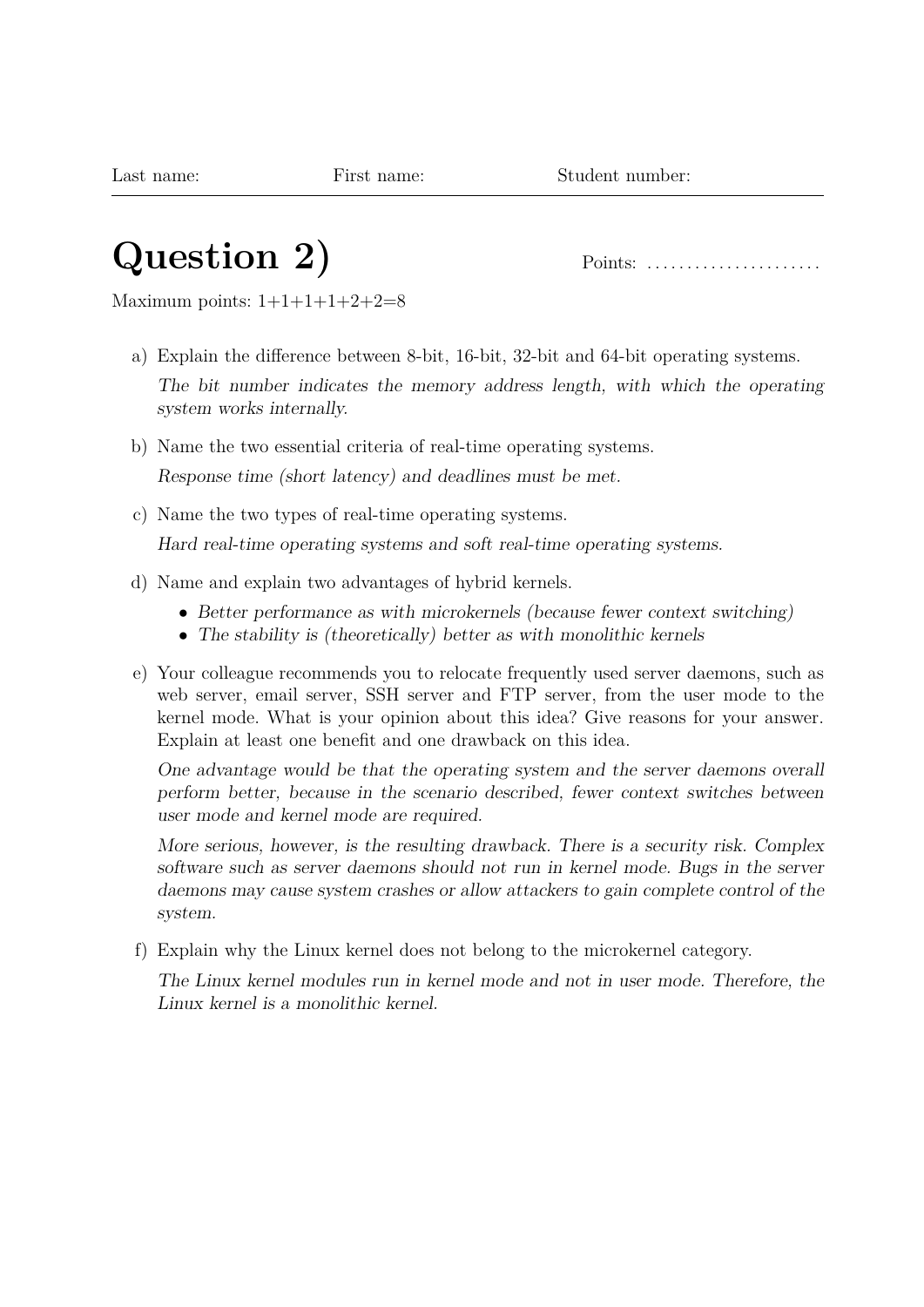#### **Question 3)** Points: . . . . . . . . . . . . . . . . . . . . . .

Maximum points: 1+1+1.5+0.5+1+0.5+0.5+0.5+0.5=7

- a) Name two rotating magnetic digital data storages. Hard Disk Drive, Drum memory, Floppy Disk.
- b) Name two non-rotating magnetic digital data storages.

Magnetic-core memory, Magnetic tape, Magnetic stripe card, Compact cassette (Datasette), Bubble memory.

c) Name three benefits of data storage without moving parts compared to data storage with moving parts.

Lower power consumption, lesser waste heat, mechanical robustness, no noise generation.

- d) Name one non-persistent data storage. Main memory (DRAM).
- e) Explain what random access is. The media does not need to be searched sequentially from the start – such as with magnetic tapes – to locate a specific location (file).
- f) Is the GNU Bash a compiler or an interpreter? It is an interpreter.
- g) Is the GCC a compiler or an interpreter? It is a compiler.
- h) Is the Javac a compiler or an interpreter? It is a compiler.
- i) Is Python a compiler or an interpreter? It is an interpreter.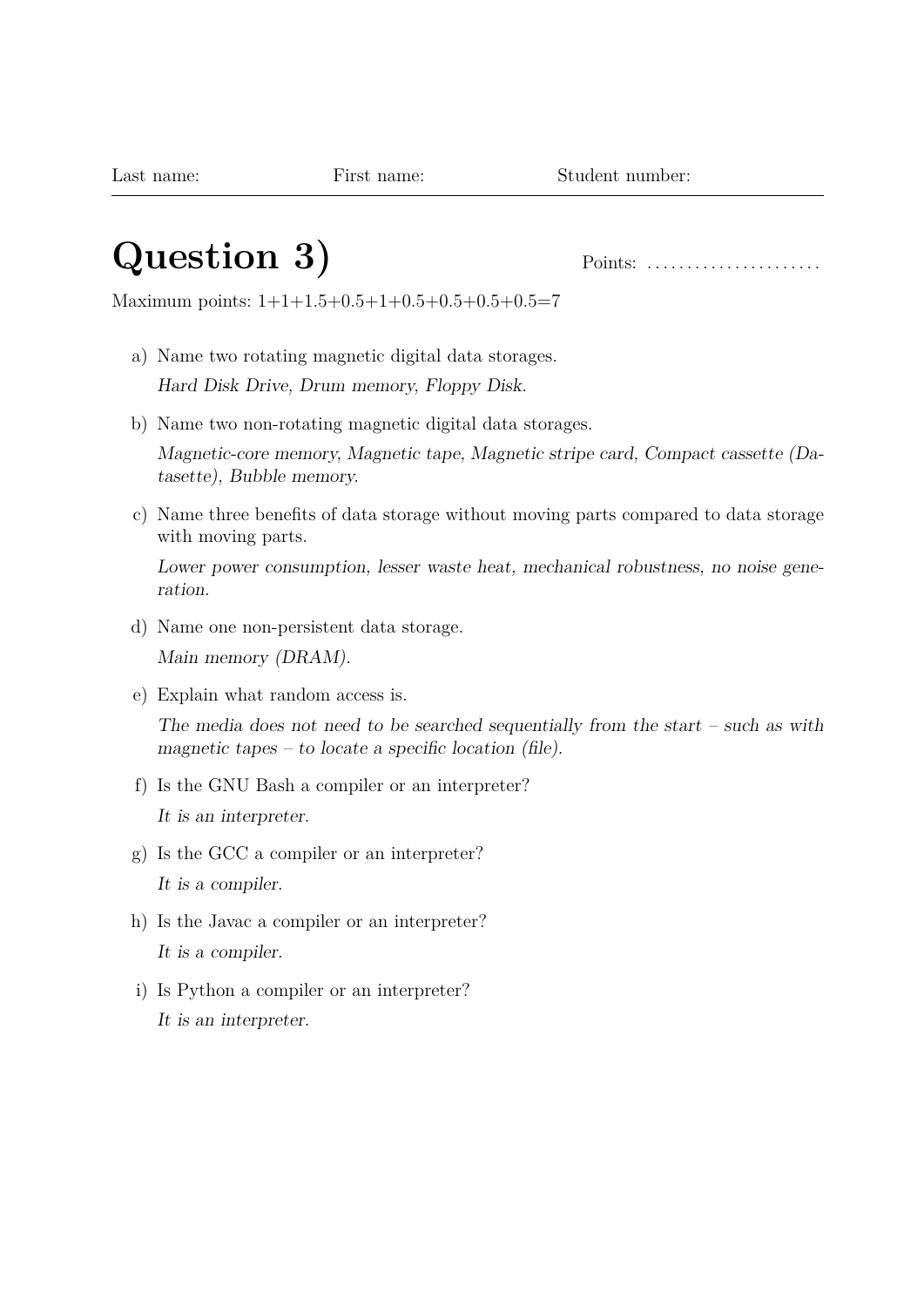#### **Question 4)** Points: . . . . . . . . . . . . . . . . . . . . . .

Maximum points: 1.5+1.5+3+1+1+2+1=11

- a) Name the three components that a CPU contains. Arithmetic logic unit, control unit, memory.
- b) Name the three digital bus systems that each computer system includes according to the Von Neumann architecture.

Control bus, address bus, data bus.

c) Explain the tasks that are carried out by the three digital bus systems of subtask b). Control bus. Transmits commands (e.g. read and write requests) from the CPU and returns status signals from the I/O devices

Address bus: Transmits memory addresses.

Data bus: Transmits data between CPU, main memory and I/O devices.

d) Explain what the Front Side Bus is.

It is the bus between CPU and chipset. It contains the address bus, data bus and control bus.

- e) The chipset contains two components. Name them. Northbridge und Southbridge.
- f) Name the tasks of the components of subtask e).

The Northbridge is used for the connection of main memory and graphics card(s) with the CPU. It is located close to the CPU for rapid data transfer. The Southbridge is used for "slow" connections like Ethernet, SATA and USB.

g) Explain why it is impossible to implement the optimal replacement strategy OPT. Because it is not possible to predict the future and therefore the future request sequence is unknown.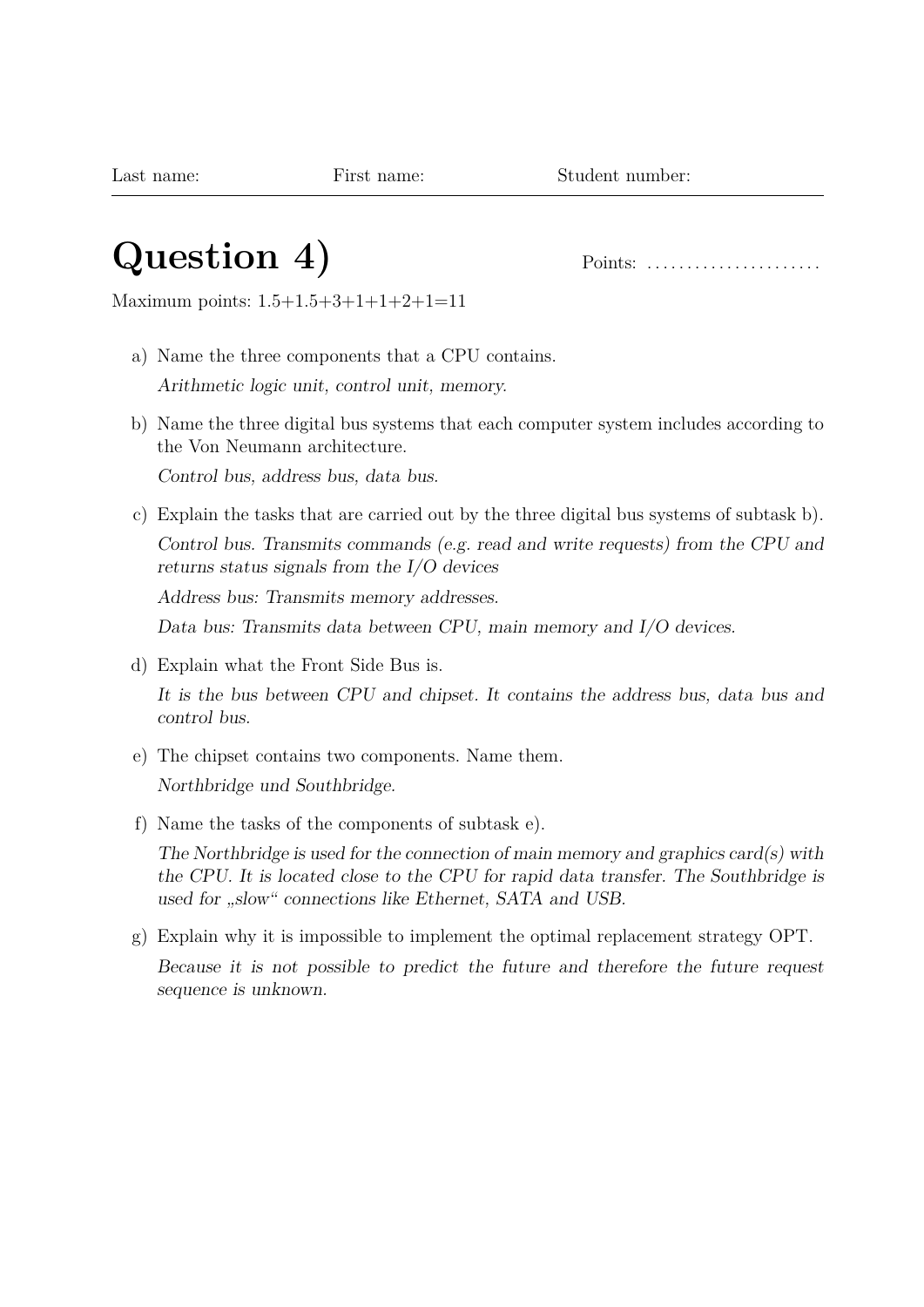### **Question 5)** Points: . . . . . . . . . . . . . . . . . . . . . .

Maximum points: 1+0.5+0.5+0.5+0.5+1+1+1+3=9

- a) Name the two basic cache write policies. Write-through and write-back.
- b) Name the cache write policy of subtask a) in which inconsistencies may occur. Write-back.
- c) Name the cache write policy of subtask a) which causes a lower system performance. Write-through.
- d) Name the cache write policy of subtask a) which uses so called dirty bits. Write-back.
- e) Explain why dirty bits are used. For each page inside the cache, a dirty bit specifies whether the page was modified.
- f) Name the factors that influence the access time of HDDs. Average seek time, average rotational latency time
- g) Describe the factors of subtask f).
	- Average seek time: The time it takes for the arm to reach a desired track.
	- Average rotational latency time: Delay of the rotational speed, until the required disk sector is located under the head. Depends entirely on the rotational speed of the disks.
- h) Explain what causes a page fault exception to occur.

A process tries to access a page, which is not located in the physical main memory.

i) Explain the reaction of the operating system, when a page fault exception occurs.

The operating system handles the page fault exception by executing these steps:

- Allocate the page by using the controller and the device driver on the swap memory (SSD/HDD).
- Copy the page into a free page of the main memory.
- Update the page table.
- Return control to the process. The process next tries to execute again the instruction that caused the page fault.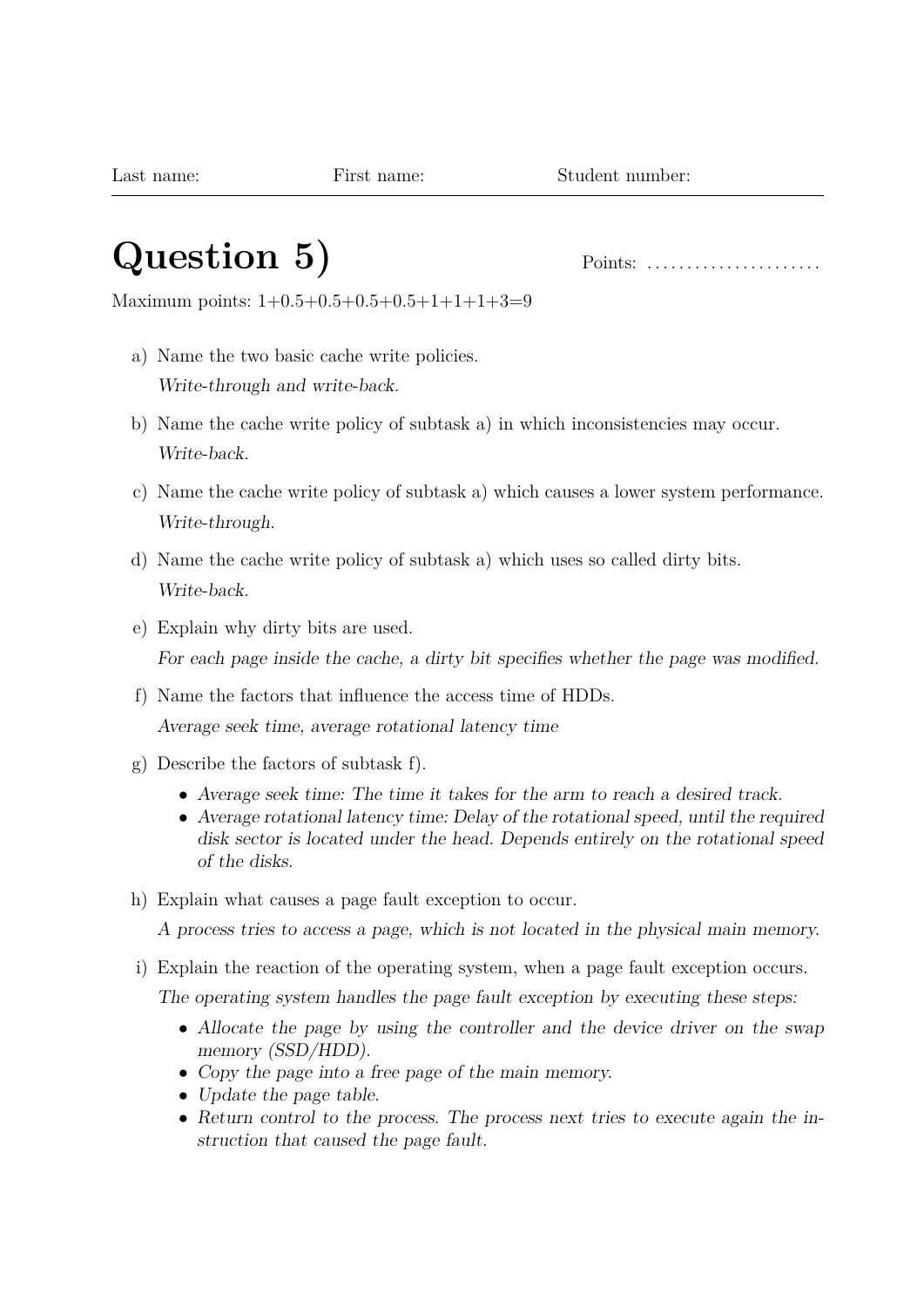## **Question 6)** Points: . . . . . . . . . . . . . . . . . . . . . .

Maximum points: 0.5+0.5+0.5+0.5+0.5+1+1+2+1.5=8

- a) Name one RAID level, that improves the data transfer rate for write. RAID-0 or RAID-5.
- b) Name one RAID level, that improves the reliability. RAID-1 or RAID-5.
- c) How many drives are allowed to fail in a RAID 0 array without data loss? None.
- d) How many drives are allowed to fail in a RAID 1 array without data loss? At least a single drive must work properly.
- e) How many drives are allowed to fail in a RAID 5 array without data loss? A single drive maximum is allowed to fail.
- f) Name one advantage and one drawback of software RAID compared to hardware RAID.

Benefit: No cost for additional hardware. Drawback(s): Operating system dependent, additional CPU load.

- g) Explain the key message of Laszlo Belady's anomaly. FIFO result in worse results for certain access sequences with a bigger memory.
- h) Some scheduling algorithms were not discussed in detail during class because they cannot be used under realistic conditions. Explain why they cannot be used under realistic conditions.

These algorithms require to know how long it takes for each process until its termination. In other words, these algorithms need to now, how long is the execution time of each process. In practice this is almost never the case  $\implies$  unrealistic.

i) Name three unrealistic scheduling algorithms from subtask h). SJF, SRTF, LJF, LRTF, HRRB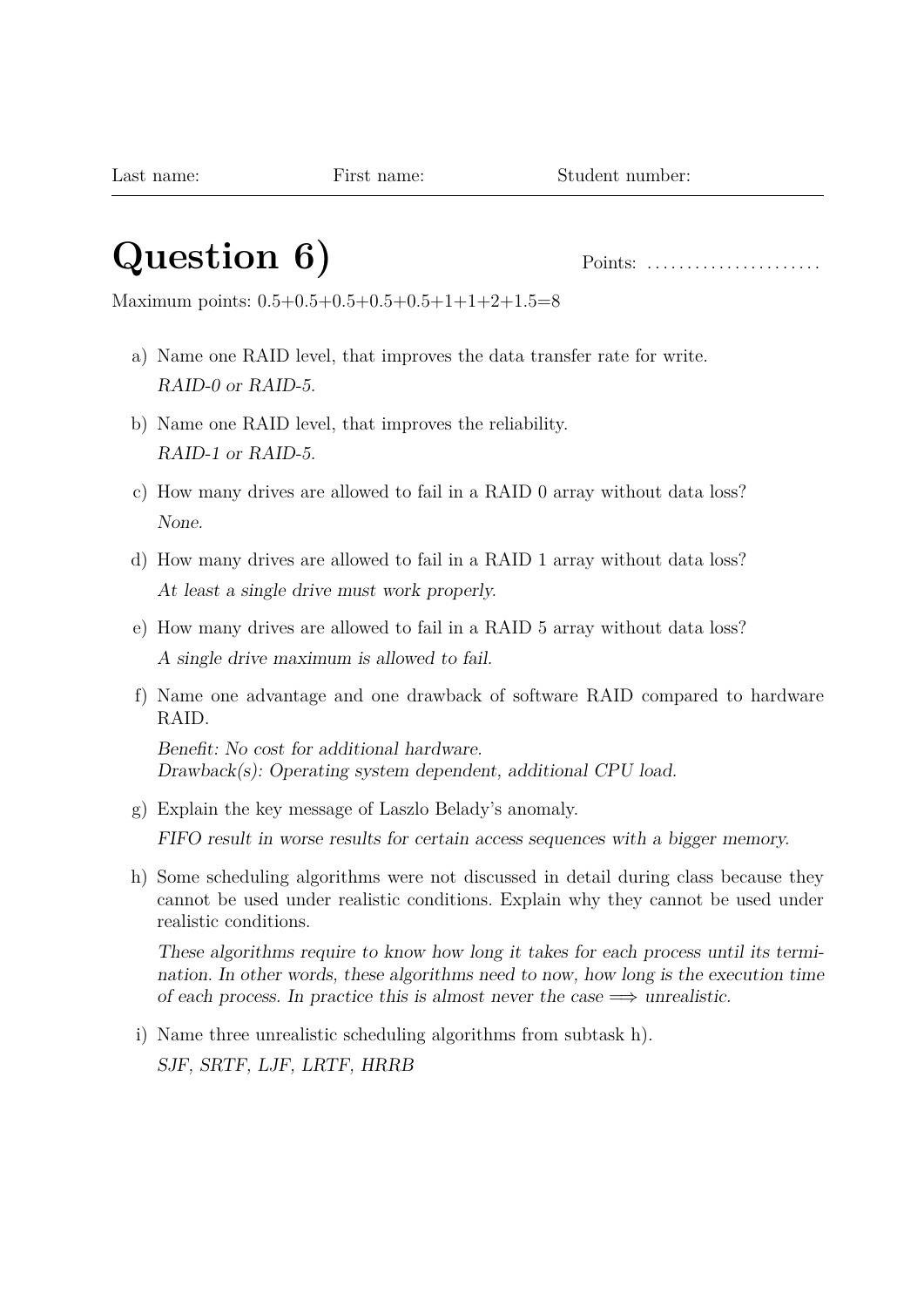## **Question 7)** Points: . . . . . . . . . . . . . . . . . . . . . .

Maximum points: 2+0.5+0.5+2+1+1+1+1+1=10

a) Name one advantage and one drawback of small clusters in the file system compared to large clusters.

Advantage: Decreasing capacity loss due to internal fragmentation. Drawback: Rising overhead for large files.

- b) UNIX file systems ignore uppercase and lowercase characters.  $\Box$  true  $\boxtimes$  false
- c) Most operating systems operate according to the principle. . .  $\boxtimes$  write-back  $\Box$  write-through
- d) Name one advantage and one disadvantage of a cache in the main memory, which is used by the operating system to accelerate the requests to stored data.

Benefit: Better system performance.

Drawback: System crashes may cause inconsistencies.

- e) opsys\_course/week\_05/opsys\_slides\_05\_en.tex is. . .  $\Box$  an absolute path name  $\boxtimes$  a relative path name
- f) Name two Linux file systems.  $ext2/3/4$ , btrfs, XFS, ReiserFS, JFS...
- g) Name two Windows file systems. FAT12/16/32, NTFS, ReFS,. . .
- h) Name one file system that implements a journal.  $ext{3/4}$ , ReiserFS, NTFS, XFS,...
- i) Name one file system that implements extents. JFS, XFS, btrfs, NTFS, ext4,. . .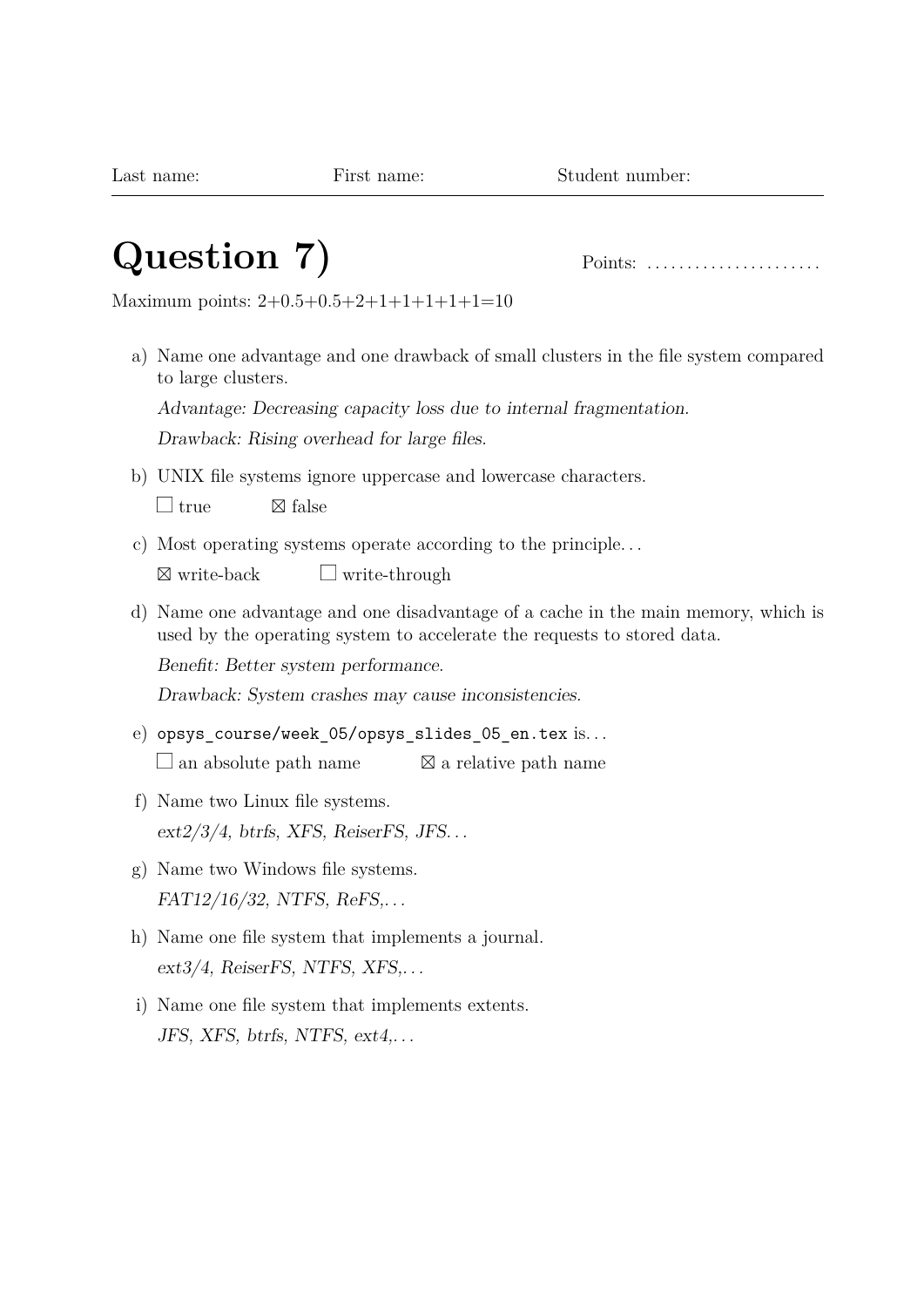#### **Question 8)** Points: . . . . . . . . . . . . . . . . . . . . . .

Maximum points: 0.5+0.5+1+2+2+2+1=9

 $x86$ -CPUs contain 4 privilege levels  $($ "rings") for processes.

a) Name the ring in which the kernel of the operating system runs.

In ring  $0 (= k$ ernel mode) runs the kernel.

b) Name the ring in which the applications of the users run.

In ring  $3$  (= user mode) run the applications.



c) Explain which processes (in which ring!) have full access to the hardware.

Processes in kernel mode (ring 0) have full access to the hardware.

d) Explain what a system call is.

If a user-mode process must carry out a higher privileged task (e.g. access hardware), it can tell this the kernel via a system call. A system call is a function call in the operating system, which triggers a switch from user mode to kernel mode  $(\Longrightarrow$  context switch).

e) Explain what a context switch is.

A process passes the control over the CPU to the kernel and is suspended until the request is completely processed. After the system call, passes the kernel, the control over the CPU back to the user-mode process. The process continues its execution at the location, where the context switch was previously requested.

- f) Name two reasons why user mode processes should not call system calls directly. Working directly with system calls is unsafe and the portability is poor.
- g) Explain the alternative concept to system calls, when user mode processes shall not call system calls directly.

Modern operating systems provide a library, which is logically located between the user mode processes and the kernel.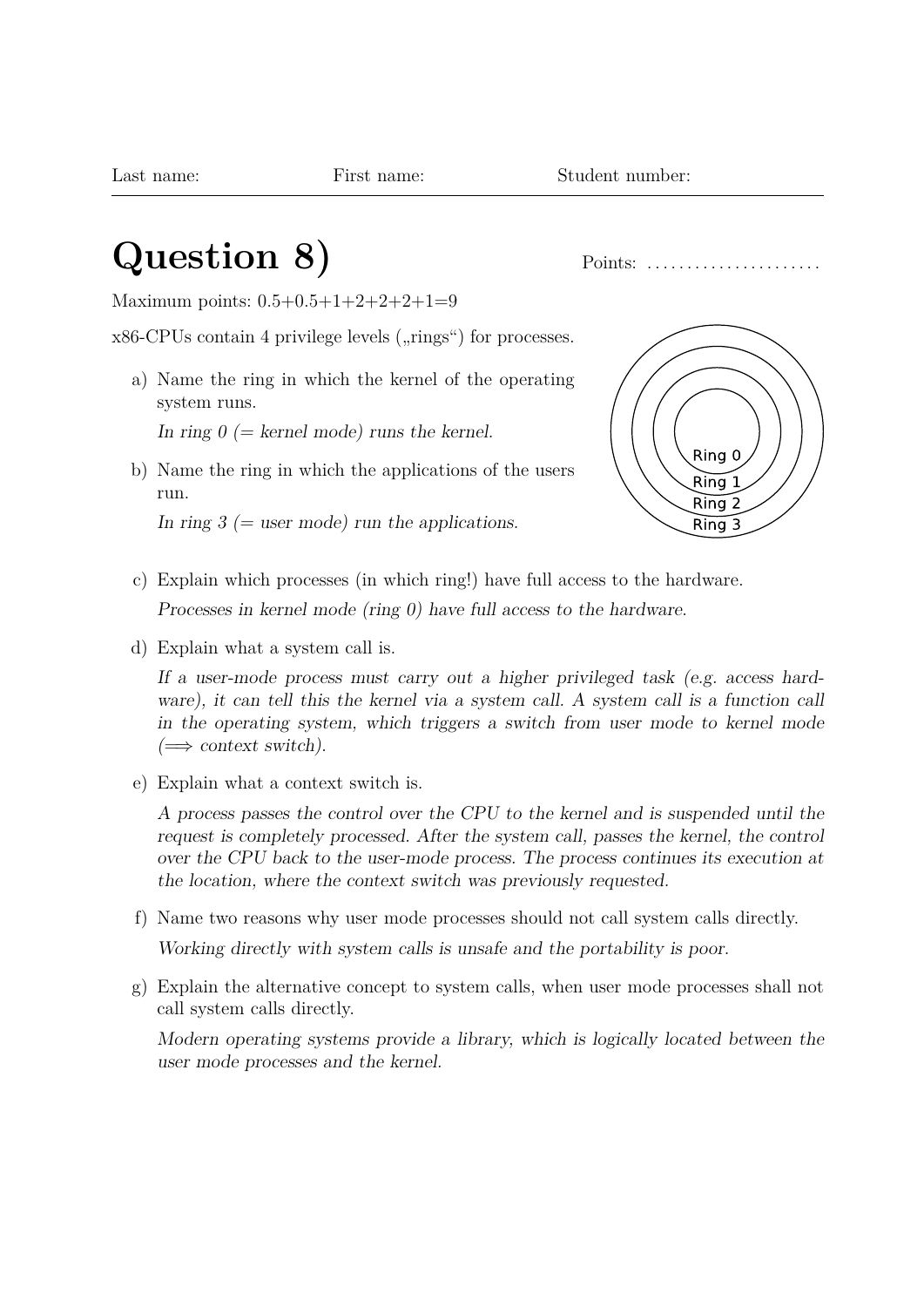| Last name: | First name: | Student number: |
|------------|-------------|-----------------|
|            |             |                 |

## **Question 9)** Points: . . . . . . . . . . . . . . . . . . . . . .

Maximum points: 6+2=8

a) Enter the names of the states in the diagram of the process state model with 6 states.



b) Explain what a zombie process is.

A zombie process has completed execution (via the system call exit) but its entry in the process table exists until the parent process has fetched (via the system call wait) the exit status (return code). It's PID still cannot assigned to another process.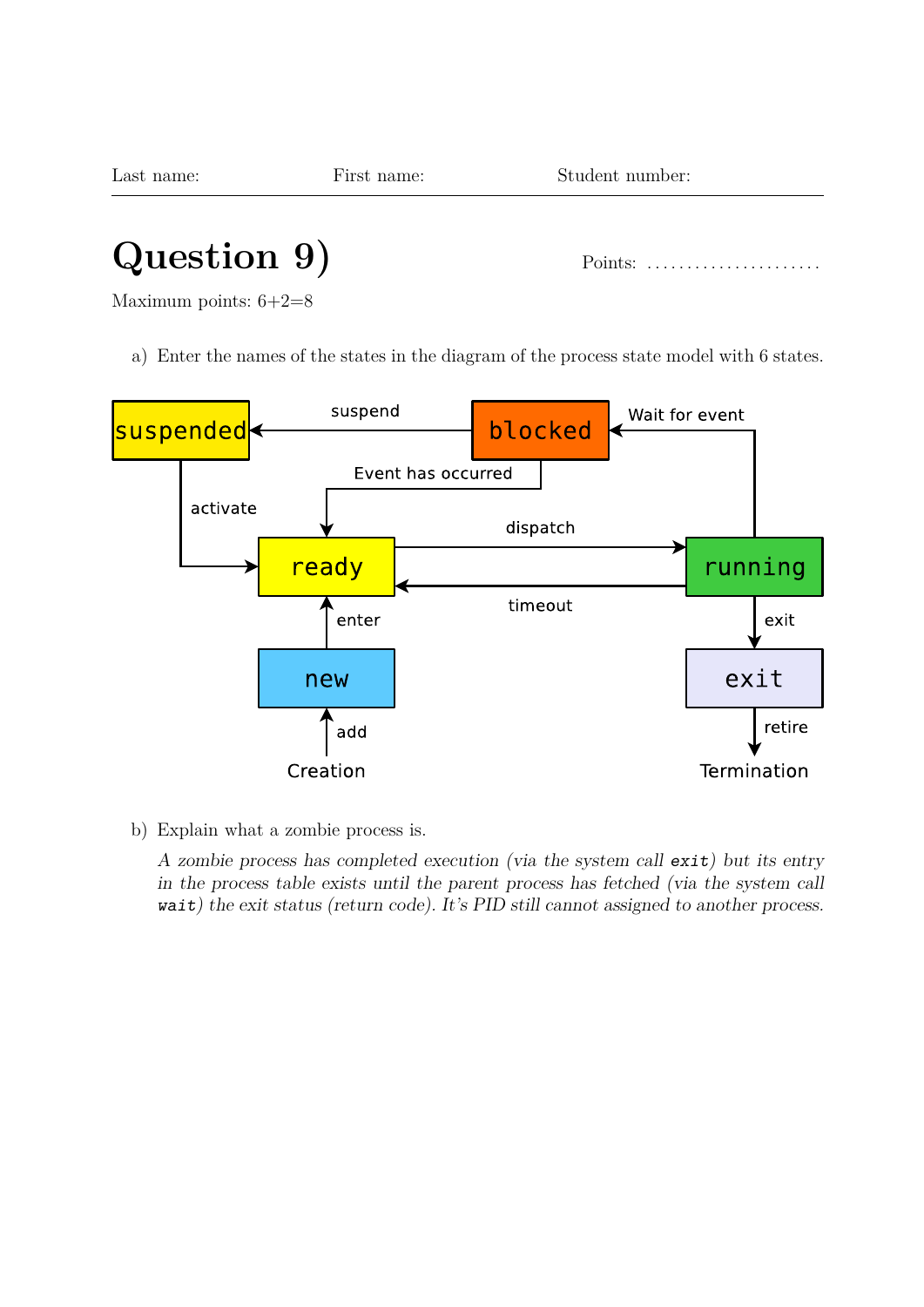## **Question 10)** Points: . . . . . . . . . . . . . . . . . . . . . .

Maximum points: 1+0.5+0.5+1+1+1+1+1=7

a) Explain what must be considered, when inter-process communication via shared memory segments is used.

The processes need to coordinate the accesses themselves and to ensure that their memory accesses are mutually exclusive. A receiver process, cannot read data from the shared memory, before the sender process has finished its current write operation. If access operations are not coordinated carefully, inconsistencies occur.

- b) According to which principle operate message queues?  $\Box$  Round Robin  $\Box$  LIFO  $\Box$  FIFO  $\Box$  SJF  $\Box$  LJF
- c) How many processes can communicate with each other via a pipe? 2
- d) Explain the effect, when a process tries to write data into a pipe without free capacity. The writing process is blocked.
- e) Name the two different types of pipes.
	- Anonymous pipes and named pipes.
- f) Name the two different types of sockets.

Connection-less sockets (also called: datagram sockets) and connection-oriented sockets (also called: stream sockets).

g) Explain what a critical section is.

Processes carry out read and write operations on common data. Critical sections may not be processed by multiple processes at the same time.

h) Explain what a race condition is.

It is an unintended race condition of two processes, which want to modify the value of the same record.